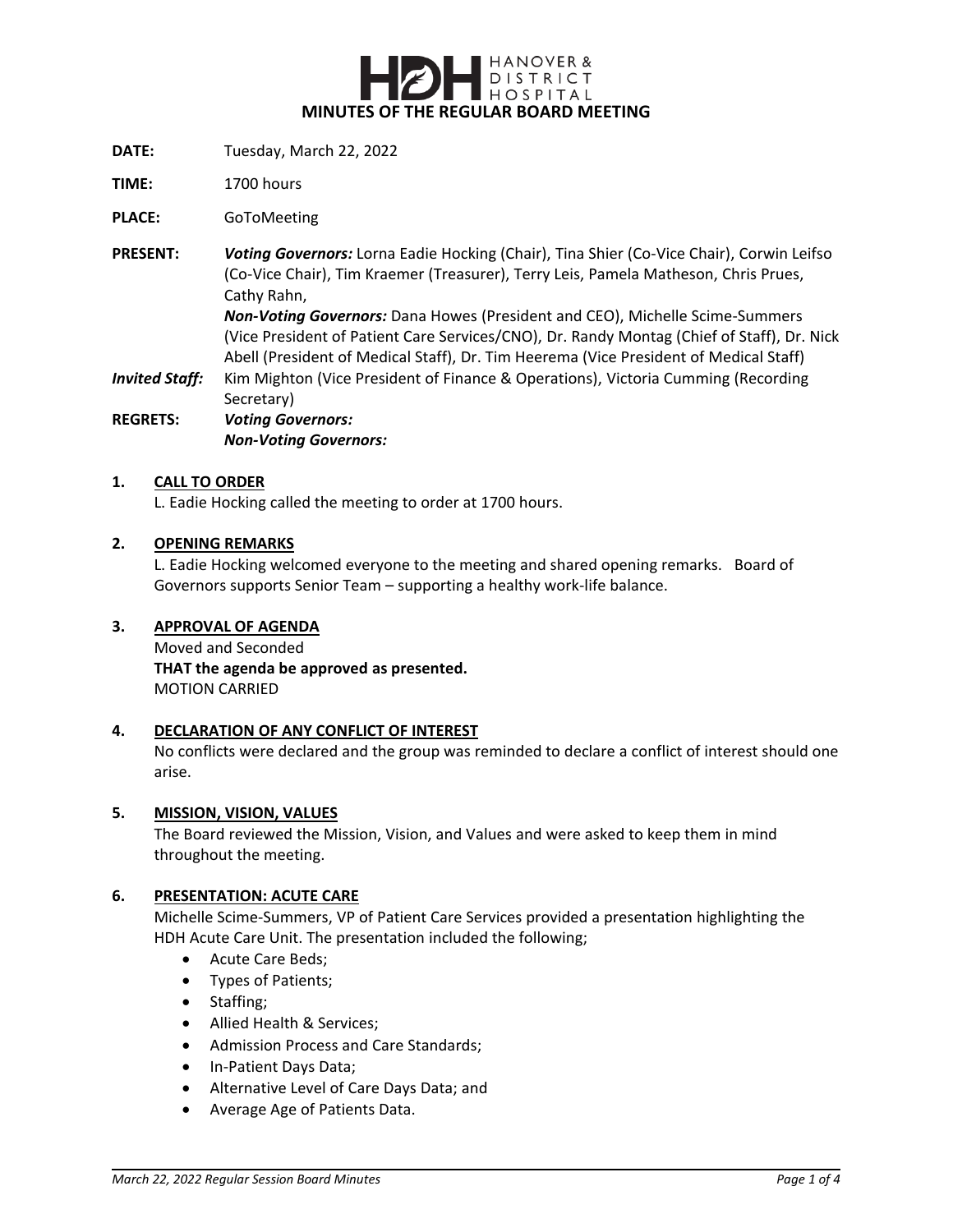Discussion/Questions;

- Clarification was given on how in-patient days are calculated;
- Discussion around comparing HDH metrics with other hospitals in Grey-Bruce and length of stay utilizing the top 5 diagnosis.
- Information was provided upon request in regards to if any Alternative Level of Care (ALC) patients waiting on long-term care have been able to be transferred. Movement remains slow. Transitional care beds have aided this some but there are still over 100 beds that have been removed from the system in Grey-Bruce. Funding around ALC patients was clarified. Once a patient is deemed to not need an Acute Care bed a co-payment is charged that would be similar in a long-term setting. This fee has been frozen during the pandemic and is adjusted based on patient income. This funding does not cover the full cost of staffing these beds in hospital. Hospitals use a RN and RPN model versus a PSW and RN model in long-term care, which is a more expensive model of care.

## **7. STRATEGIC MATTERS**

There were no strategic matters.

## **8. OFFICER REPORTS**

## **8.1 President/CEO Report**

D. Howes provided a written report in the agenda and highlighted;

- Ontario Hospital Association held a Hospital Advisory Committee meeting in January and February. The meeting focused on the current state and stability of hospitals with respect to financial and health human resources concerns in the context of operating pressures and COVID-19 recovery, as well as planning for the future.
- A meeting is being scheduled with Board Members, members from the Grey Bruce Ontario Health Team Planning Committee and consultants from MD+A Health Solutions to review the Collaborative Decision Making Agreement. All HDH Board members are welcome to participate.
- With the ongoing impact of the pandemic on staff and physicians, HDH has introduced a new wellness program, Employee Wellness Network Solutions. The purpose of the program is to emphasize the importance of building wellness initiatives into daily routines.

## **9. BUSINESS/COMMITTEE MATTERS**

## **9.1 Finance/Audit & Property Committee Report**

T. Kraemer reported that the Finance/Audit & Property Committee met on March 17, 2022 and reviewed the finance and property report for the 11th period ending February 28, 2022. There was a surplus before amortization of \$477,736 and a YTD surplus of \$222,492 after building amortization. The hospital continues to replace fluorescent lighting with new LED fixtures. This project is fully funded by HIRF.

#### **9.2 Fiscal Advisory Committee Report**

Nothing to report at this time.

#### **9.3 Public Relations Committee Report**

Nothing to report at this time.

#### **9.4 By-Law Committee Report**

Nothing to report at this time.

# **9.5 Nominating Committee Report**

Nothing to report at this time.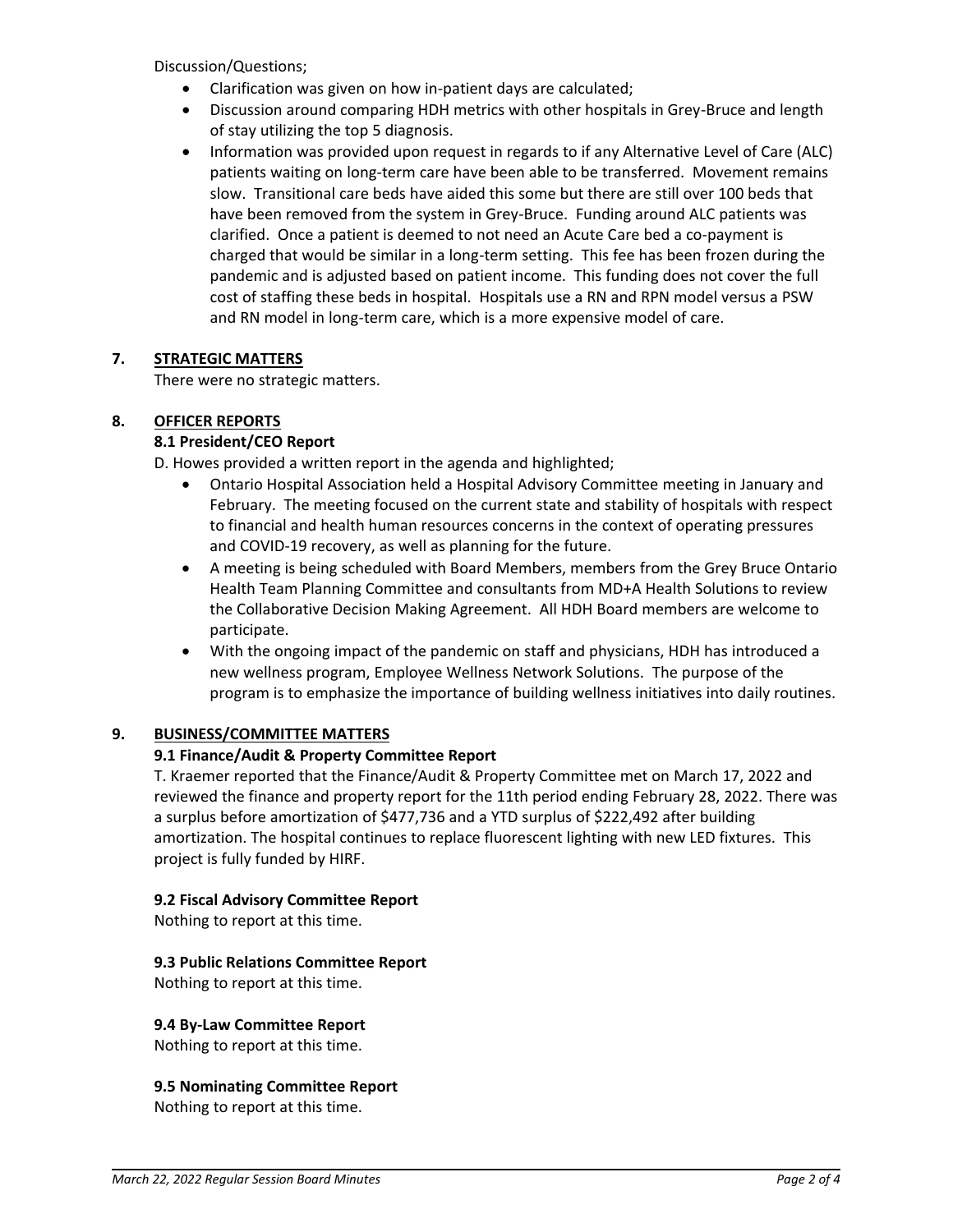### **10. CONSENT AGENDA**

## *Item 10.2 (c) Medical Advisory Committee Minutes – February 3, 2022 was pulled from the consent agenda for further discussion;*

Clarification was sought around false positive troponin results. It was explained that this only applies to the iSTAT machine that is utilized after hours when Laboratory. The issue is a common problem with all iSTAT machines. The high sensitivity test reference in the minutes currently isn't performed on HDH's iSTAT machine but an upgrade will be done in July 2023 that will allow for this test. This communication was to inform physicians that should they receive a positive result that it be double checked by the Laboratory. It was noted that there is a review mechanism in place for the iSTAT machine. The group discussed potential risk around determined this would be low risk as there are other mechanisms in place.

It was asked if patient repatriation from the HDH Emergency Department to South Bruce Grey Health Centre (SBGHC) – Walkerton Site has improved. There has been communication with SBGHC and some solutions have been put together to expedite the process for physicians. This new process will be brought forward to the physician group at the next Medical Advisory Committee.

#### Moved and Seconded

# *THAT the Board of Governors approve Item 10.3 (c) Medical Advisory Committee Minutes – February 3, 2022 as presented.*

MOTION CARRIED

#### Moved and Seconded

#### **THAT the items on the consent agenda are approved as follows**;

**10.1** Open Board Session Minutes – February 22, 2022

## **10.2 Board Committee Reports**

- (a) Finance/Audit & Property Committee Minutes February 17, 2022
- (b) Quality Governance & Risk Management Committee Minutes February 22, 2022
- (i) Officers of the Professional Staff 2022-23

### **10.3 Reports**

- (a) Finance & Property Report
- (b) VP of Patient Care Services/CNO Report
- (i) Patient Rounding Report
- (c) Chief of Staff Report
- (d) HDH Foundation Report

## MOTION CARRIED

#### **11. ROUND TABLE**

There was no further discussion.

#### **12. NEXT MEETING**

Tuesday, April 26, 2022 at 5:00pm

#### **13. COMPLETION OF BOARD MEETING EVALUATION**

L. Eadie Hocking reminded the group to complete the Board Meeting Evaluation.

#### **14. ADJOURNMENT**

The meeting adjourned at 1732 hours.